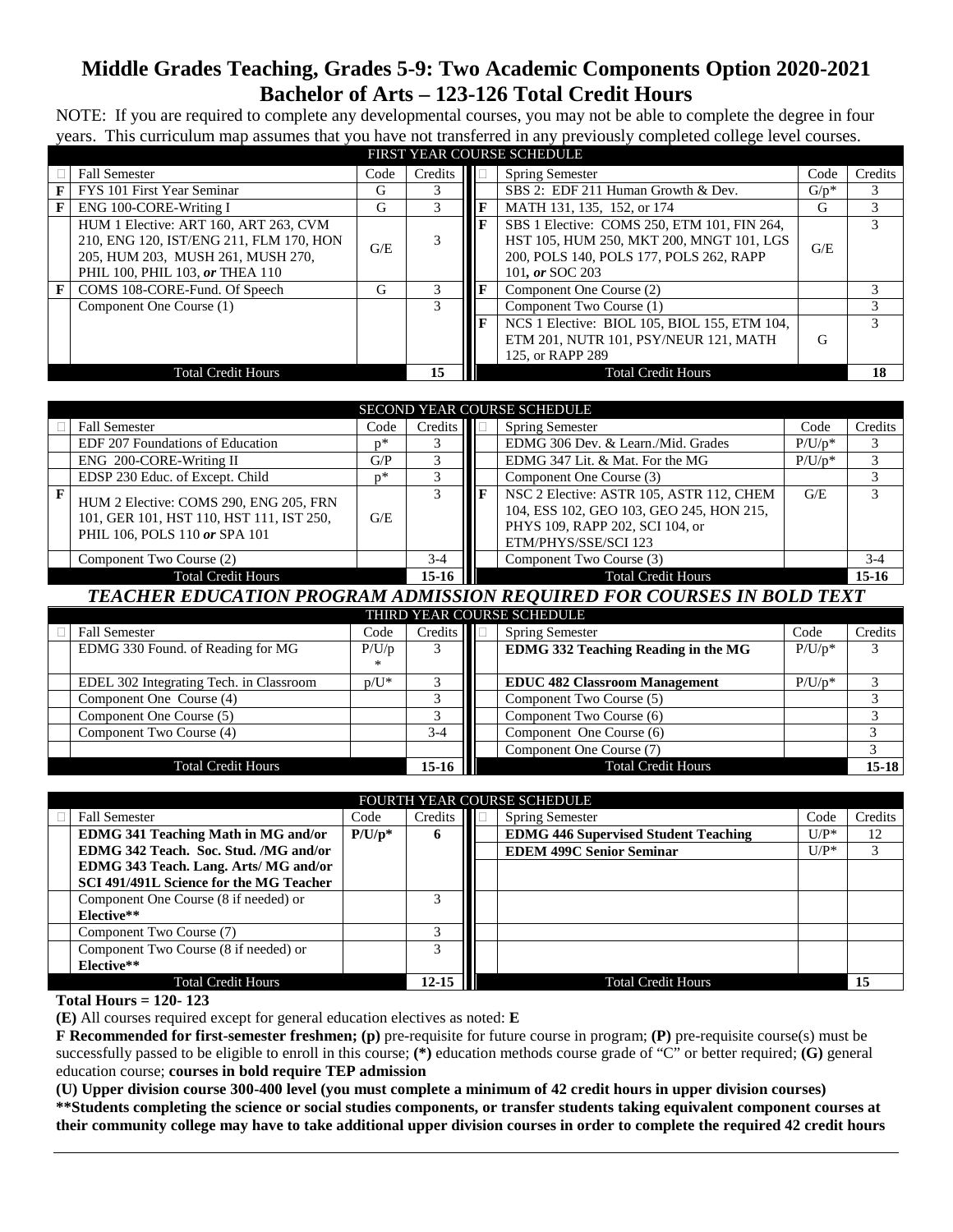## **English/Communication..............................21 hrs.**

| <b>ENG</b>  | 293 | Creative Writing I (prereq ENG 100) or     | 3 |
|-------------|-----|--------------------------------------------|---|
| <b>ENG</b>  | 390 | Professional Writing (prereq ENG 200 or    |   |
|             |     | ENG 292) or                                |   |
| <b>ENG</b>  | 391 | <b>Advanced Expository Writing (prereq</b> |   |
|             |     | ENG $200$ ) or                             |   |
| <b>ENG</b>  | 395 | Poetry Writing (prereq ENG 200) or         |   |
| <b>ENG</b>  | 396 | Fiction Writing (prereq ENG 200)           |   |
| <b>ENG</b>  | 392 | Teaching Writing Elementary and Middle     | 3 |
|             |     | School (prereq ENG 200)                    |   |
| <b>ENG</b>  | 305 | Introduction to Linguistics or             | 3 |
| <b>ENG</b>  | 315 | Structure of English (prereq ENG 100)      |   |
| <b>ENG</b>  | 205 | Language, Culture and Mind or              | 3 |
| <b>ENG</b>  | 394 | Language and Society (prereq ENG 100)      |   |
| <b>ENG</b>  | 211 | Intro. to World Literature I (prereq: "C"  | 3 |
|             |     | or better in ENG 100 and EDEL 097 or       |   |
|             |     | $ACT$ ENG 18) or                           |   |
| <b>ENG</b>  | 212 | Intro. to World Literature II (prereq: "C" |   |
|             |     | or better in ENG 100 and EDEL 097 or       |   |
|             |     | ACT ENG 18)                                |   |
| <b>ENG</b>  | 341 | American Literature to 1865 (prereq ENG    |   |
|             |     | $100$ or                                   |   |
| <b>ENG</b>  | 342 | American literature Since 1865 (prereq     | 3 |
|             |     | ENG 100) or                                |   |
| <b>ENG</b>  | 360 | Appalachian Literature (prereq ENG 100)    |   |
| <b>COMS</b> | 350 | Comm., Cult. & Diversity(prereq ENG        | 3 |
|             |     | 100 & COM 108)                             |   |

# **Mathematics .................................................24 hrs.**

|   | <b>MATH</b> | 231/ | Mathematics for Elementary Teacher I         | 3 |
|---|-------------|------|----------------------------------------------|---|
|   |             | 231L | (prereq: Math 123 or higher)                 |   |
|   | <b>MATH</b> | 232/ | Mathematics for the Elem. Tchr. II (pre-req. | 3 |
|   |             | 232L | <b>MATH 231)</b>                             |   |
|   | MATH        | 353  | Statistics (prereq: Math 123 or higher) or   | 3 |
|   | <b>MATH</b> | 305  | Business Statistics (prereq: Math 123 or     |   |
|   |             |      | higher)                                      |   |
|   | <b>MATH</b> | 300  | Intro. to Math. Proof (prereq: Math 141 or   | 3 |
|   |             |      | higher)                                      |   |
|   | <b>MATH</b> | 332  | Intro to Finite Math (prereq: MATH 152)      | 3 |
|   | <b>MATH</b> | 330/ | Geometry for Teachers (P-9) (prereq: MATH    | 3 |
|   |             | 330L | 232)                                         |   |
| F | <b>MATH</b> | 141  | Plane Trigonometry (prereq: Math ACT 22 or   | 6 |
|   |             |      | "C" or better in Math 093) and               |   |
|   | <b>MATH</b> | 152  | College Algebra (prereq: "C" or better in    |   |
|   |             |      | MATH 093, ACT MATH 22 or 50 on               |   |
|   |             |      | <b>COMPASS</b> )                             |   |
|   |             |      | OR                                           |   |
|   | <b>MATH</b> | 174  | Pre-Calculus (pre-req. "C" or better in MATH |   |
|   |             |      | 141, ACT MATH 24 or 50 on COMPASS)           |   |
|   |             |      | and                                          |   |
|   | <b>MATH</b> | 170  | Intro to Computer Science                    |   |

**Social Studies............................................... 24 hrs.**

| F | <b>ECON</b> | 101 | Intro. to Economics or       | 3           |
|---|-------------|-----|------------------------------|-------------|
|   | <b>ECON</b> | 201 | Principles of Macroeconomics |             |
| F | <b>GEO</b>  | 241 | United States and Canada     | 3           |
|   | <b>GEO</b>  | 300 | World Geography              | 3           |
| F | <b>POLS</b> | 140 | U.S. Government              | 3           |
| F | <b>HST</b>  | 271 | World History since 1500     | 3           |
| F | <b>HST</b>  | 270 | World History to 1500        | 3           |
| F | <b>HST</b>  | 261 | American History since 1865  | 3           |
| F | <b>HST</b>  | 260 | American History to 1865     | $\mathbf 3$ |

**Science .......................................................... 24 hrs.**

| $\mathbf{F}$ | <b>BIOL</b> | 105  | Biology for Your Life or                                 |                |
|--------------|-------------|------|----------------------------------------------------------|----------------|
|              | <b>BIOL</b> |      | 150/150L Plant Science or                                |                |
|              | BIOL        | 155  | Introduction to Environmental Science or                 |                |
|              | <b>BIOL</b> |      | 171/171L Principles of Biology (prereq: "C" or better in |                |
|              |             |      | either BIOL 105 or BIOL 160 or ACT                       | 6              |
|              |             |      | Composite of 20) or                                      |                |
|              | BIOL        | 234  | Human Anatomy and Physiology (prereq:                    |                |
|              |             |      | ACT COMP 19 or above, or BIOL 105 or                     |                |
|              |             |      | BIOL 160 or BIOL 171) or                                 |                |
|              | <b>BIOL</b> | 352  | Animal Natural History (prereq: BIOL 105 or              |                |
|              |             |      | $BIOL 110$ ) or                                          |                |
|              | <b>BIOL</b> | 351  | Plant Natural History (prereq: BIOL 105 or               |                |
|              |             |      | <b>BIOL 110)</b>                                         |                |
| $\mathbf F$  | <b>BIOL</b> |      | 110/110L Inquiry Biology for Teachers                    | 3              |
| F            | <b>ESS</b>  | 108/ | Physical Geology                                         | $\overline{4}$ |
|              |             | 108L |                                                          |                |
| $\mathbf{F}$ | <b>PHYS</b> | 201/ | Elem. Physics I (prereq: one of the following:           | $\overline{4}$ |
|              |             | 201L | "C" or better in MATH 152, or MATH 174, or               |                |
|              |             |      |                                                          |                |
|              |             |      | 175, or ACT MATH 22)                                     |                |
| $\mathbf{F}$ | <b>CHEM</b> | 101/ | Survey of Chemistry (prereq: one of the                  | 4              |
|              |             | 101L | following: "B" or better in MATH 093, "C" or             |                |
|              |             |      | better in MATH 131 or higher or ACT MATH                 |                |
|              |             |      | 19)                                                      |                |
| $\mathbf{F}$ | <b>SCI</b>  |      | 111/111L Inquiry Physical Science for Teachers or        | $\mathcal{F}$  |
|              | <b>ESS</b>  |      | 112/112L Inquiry Earth Systems Science for Teachers or   |                |